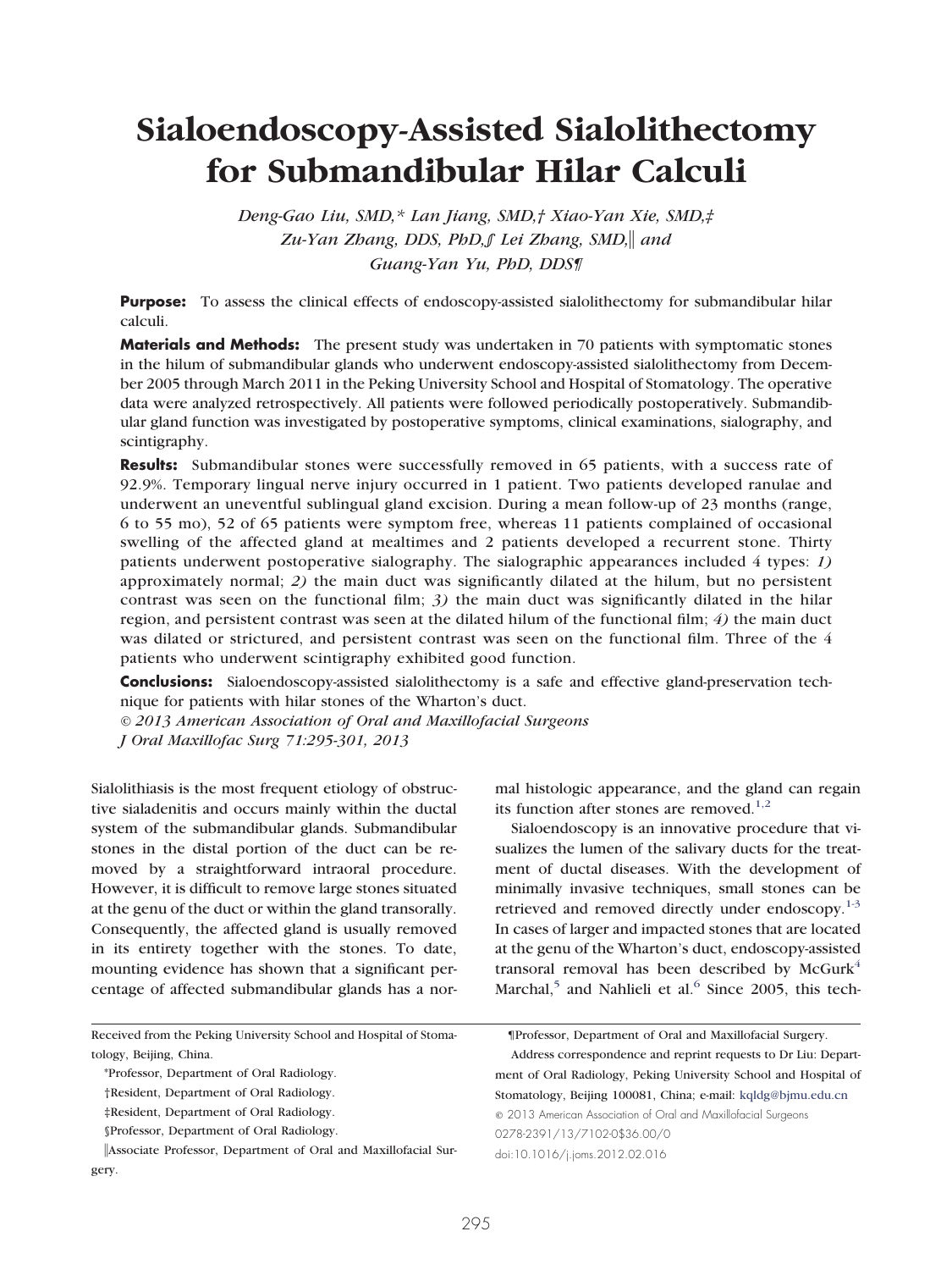nique has been used in the authors' center for the removal of submandibular stones in the hilar region. This study aimed to assess the treatment effects, complications, and recovery of gland function in patients with submandibular hilar stones who underwent endoscopy-assisted sialolithectomy.

# **Materials and Methods**

## PATIENTS

From December 2005 through March 2011, 243 patients with submandibular gland calculus were treated at the Peking University School and Hospital of Stomatology using sialoendoscopy. Of these, 70 patients (38 men and 32 women) had large impacted calculi at the hilum of the Wharton duct and underwent endoscopy-assisted sialolithectomy. The clinical and operative data of these 70 patients were acquired and retrospectively analyzed. Their ages ranged from 13 to 67 years (mean, 34.4 yrs). Their main symptom was recurrent swelling of the affected gland at mealtimes, which persisted from 1 week to 9 years. The diagnosis was made by 1 or a combination of radiographic indicators, including cross-sectional mandibular occlusal films, lateral projections of the gland, and cone-bean computed tomography. The inclusion criterion was that the stones were situated at or proximal to the third mandibular molar region. Moreover, the stones were verified to be impacted at the hilum of the Wharton duct under endoscopic view. Cases with free hilar stones that were amenable to basket retrieval were excluded. The clinical outcomes were followed. Informed written consent was obtained from each patient. Approval for this study was obtained from the institutional ethics review board.

## OPERATION PROCEDURES

Sixty-five endoscopic procedures were performed under local anesthesia on an outpatient basis and 5 were performed under general anesthesia. A Laduscope T Flex PD-HS-0250 endoscope (Polydiagnost, Pfaffenhofen, Germany) was used. This is a highly flexible, semirigid endoscope with a nitinol sheath. It is 80 mm long and has an outer diameter of 1.1 mm, a 0.4-mm working length channel, and a separate channel for irrigation. After the introduction of the endoscope, the main duct of the gland was explored under persistent irrigation. Small and mobile stones at the distal or middle part of the duct were removed by basket entrapment. Impacted hilar stones were then removed by an endoscopy-assisted sialolithectomy technique [\(Fig 1\)](#page-2-0). After the stone was verified, a 2- to 3-cm incision was made in the floor mucosa according to the light transmitted from the endoscope. An assistant raised the floor of the mouth, with digital pressure in the submandibular triangle. The duct was isolated from the surrounding tissues, with particular care to avoid injury to the lingual nerve. Then, the hilum was incised at the precise location of the stone, and the stone was removed. Thereafter, the entire duct was re-explored for remnant stones or mucus plugs. The hilum was then sutured after a 4Fr angiocatheter had been inserted as a stent. This stent remained in situ for 1 to 2 weeks after surgery.

Antibiotic treatment with amoxicillin or cefaclor was administered for 7 days. Postoperatively, hydration was achieved by the patient drinking more than 2 L of water a day, and patients were counseled to avoid sialogogues and spicy food. After the stent and sutures were removed, frequent self-massaging of the gland and sialogogues were recommended.

#### FOLLOW-UP SCHEDULE

Patients who could not return to the clinic received telephone calls to assess symptom recurrence and changes in the size of the gland. In the clinic, patients underwent a clinical evaluation, which assessed the size and consistency of the affected gland, the presence of tenderness, the appearance of the ostium, and the amount and nature (clear or milky) of the salivary flow on massage. Sialography of the submandibular gland was performed with a water-soluble contrast agent, diatrizoate meglumine, using a closed intravenous catheter (22-gauge). After the catheter was introduced, 1.5 to 2 mL of contrast was injected carefully. Lateral views and a 5-minute emptying film were taken. The appearances of the main ducts, branch ducts, and parenchyma were analyzed. Two experienced oral-maxillofacial radiologists independently analyzed each case and reached a consensus by discussion.

Scintigraphic assessment was performed with the patient placed facing a digital gamma camera fitted with a high sensitivity collimator. Technetium pertechnetate (technetium 99m; 40 mBq; effective dose, 0.5 mSv) was injected intravenously and the uptake was measured by consecutive 1-minute anterior scans. Glandular secretion was measured from further scans 20 minutes after the patient had consumed citric acid, a sialogogue.

# **Results**

In 68 cases, the hilar stones were found wedged in the ductal wall, attached by mucus plugs. The mucosa lining the neighboring duct had a matted appearance, with ecchymosis and engorgement of the blood vessels. In the other 2 cases, the hilar stones were found displaced in the periductal space through a perforation of the duct. Forty-six patients had single stones,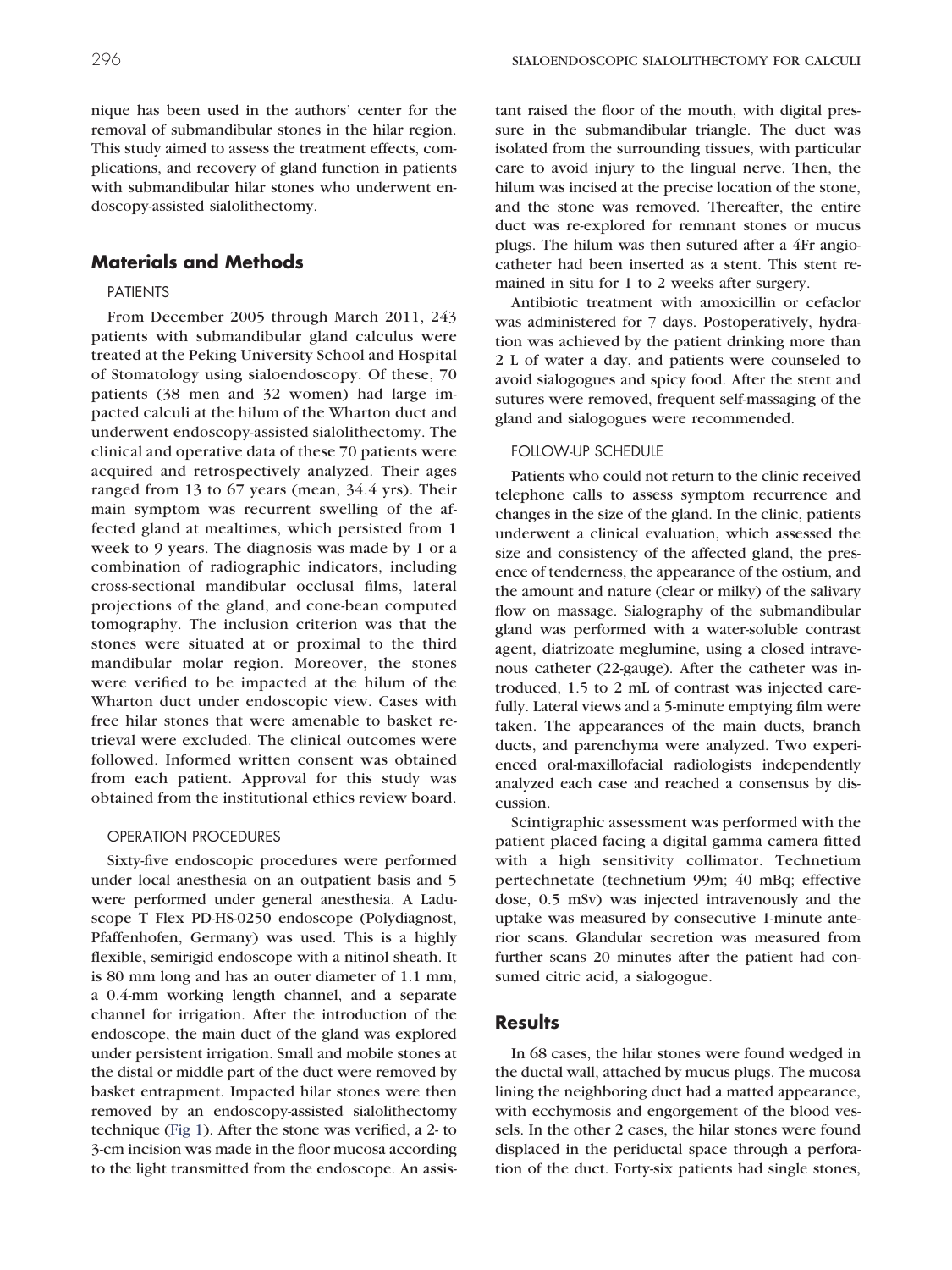

FIGURE 1. A 42-year-old woman with a 5-year history of sialolith in the right Wharton duct. A, Lateral view of the gland shows a large stone (*arrows*) superposed with the mandible. *B,* The stone was removed through an incision at the genu of the Wharton duct. *C,* Extracted stone fragments. Six-month follow-up sialograms show that the proximal duct exhibits significant dilatation (*arrow*) on the *D,* filling film, but no persistent contrast is opacified on the *E,* functional film.

<span id="page-2-0"></span>*Liu et al. Sialoendoscopic Sialolithectomy for Calculi. J Oral Maxillofac Surg 2013.*

whereas the remaining patients had at least 2 stones. The size of the stones ranged from 4 to 15 mm.

In 61 patients (61/70, 87.1%), complete stone removal was accomplished (total removal). In 4 patients (4/70, 5.8%), the large hilar stones were removed, with residual stone fragments that persisted in the

deeper branches (subtotal removal). Therefore, the overall success rate was 65/70 (92.9%). In 5 patients (5/70, 7.1%), the removal of the stone failed and gland dissection was suggested.

In the period immediately after the procedure, significant swelling of the affected gland was noted in all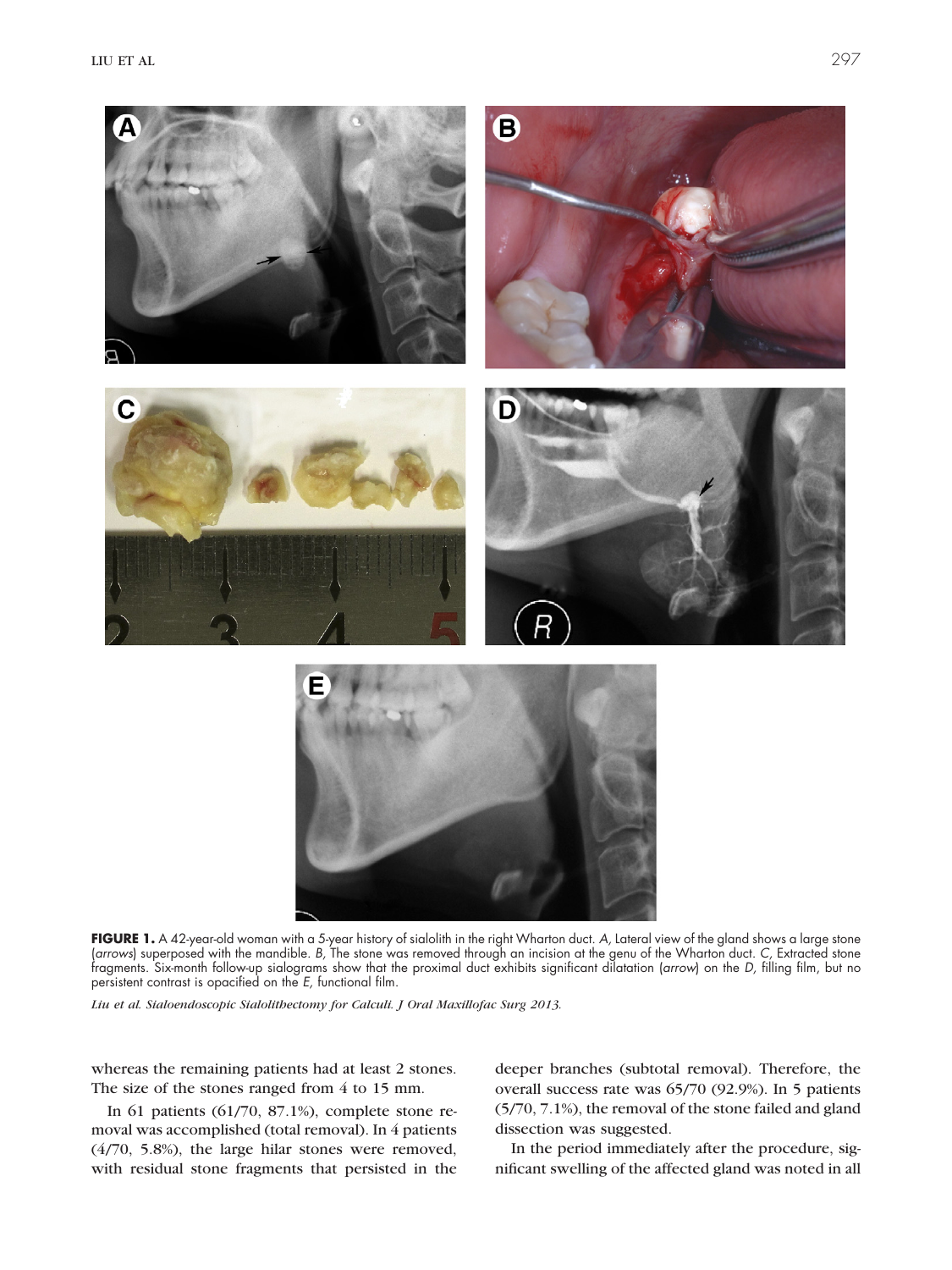patients because of irrigation. The swelling subsided spontaneously after a few hours. One patient developed temporary lingual nerve hypoesthesia for 1 month, which was caused by the clamping of forceps; this resolved after the administration of prednisone and vitamins  $B_1$  and  $B_{12}$ . Two patients developed ranula 3, and 4 months postoperatively, they underwent an uneventful sublingual gland excision. No other major complications were noted in the follow-up period.

Patients were followed for a mean period of 23 months (range, 6 to 55 mo) after surgery. Of the 65 patients who underwent successful sialoendoscopyassisted sialolithectomy, 52 (80.0%) patients remained asymptomatic, and 13 (20.0%) had mild obstructive or infective symptoms. In the latter group, 2 patients developed new stones in the distal part of the duct 6 and 24 months postoperatively. These were removed endoscopically without complications.

During the follow-up period, 32 patients from the initial cohort of 70 patients underwent further evaluation of their gland function. Their ages ranged from 17 to 61 years (mean, 35.5 yrs). The size of their stones ranged from 4 to 15 mm (average, 7.4 mm), and 12 patients had multiple stones. In these patients, 29 were free of stones, 2 had recurrent stones (described earlier), and the remaining patient had a residual stone fragment. Nineteen of 32 patients (18 free of stones and 1 with a residual stone) were symptom free, and clinical examination showed that their affected submandibular glands had a normal size and consistency, with a patent ostium and clear saliva on massage. The other 13 patients (11 free of stones and 2 with recurrent stones) had intermittent swelling, and clinical examination showed that their affected glands were relatively larger, with flocculent saliva on massage. Of these 32 patients, 1 underwent diagnostic endoscopy for severe swelling of the submandibular gland, which showed complete occlusion of the hilar duct. This symptom subsided gradually over the next 2.5 years. One patient was excluded for fear of an allergic reaction to contrast, leaving 30 patients who underwent postoperative sialography.

The sialographic appearances of the 30 patients could be classified into 4 types [\(Table 1\)](#page-3-0): *1)* relatively normal ( $n = 10$ ; [Fig 2\)](#page-4-0); 2) the proximal duct exhibited significant dilatation and/or stricture, but no persistent contrast was visible on the functional film ( $n =$ 9; [Fig 1\)](#page-2-0); *3)* the proximal duct exhibited significant dilatation and/or stricture, and persistent contrast was evident in the hilar area of the functional film ( $n = 3$ ; [Fig 3\)](#page-4-1); and *4)* the proximal duct was dilated and/or strictured with significant contrast retention on the functional film ( $n = 8$ ; [Fig 4\)](#page-5-0). In total, 10 patients had ductal strictures and 17 patients had ductal ectasia at the hilar part of the Wharton duct on sialogram.

<span id="page-3-0"></span>

|  |  |  |  |  | Table 1. SIALOGRAPHIC APPEARANCES IN 30 PATIENTS |
|--|--|--|--|--|--------------------------------------------------|
|--|--|--|--|--|--------------------------------------------------|

| Type  | Symptomatic | Stricture | Ectasia | Total |
|-------|-------------|-----------|---------|-------|
|       |             |           |         |       |
|       |             |           | x       |       |
| 3     |             |           |         |       |
|       |             |           |         |       |
| Total |             | 10        |         |       |

*Liu et al. Sialoendoscopic Sialolithectomy for Calculi. J Oral Maxillofac Surg 2013.*

Of 11 patients with swelling symptoms, 3 accepted endoscopic dilatation 6 to 18 months after stone removal for the Wharton duct stricture. Their symptoms subsided after the procedure. The other 8 patients accepted the mild discomfort without requesting further treatment.

Four asymptomatic patients underwent scintigraphic assessment (6 mo postoperatively for 3 patients and 18 mo postoperatively for the other). A time-activity curve showed that the bilateral glands had comparable function in 3 patients, whereas the fourth patient exhibited a decrease of contrast uptake and secretory function in the affected gland.

## **Discussion**

Sialolithiasis is the most common cause of acute and chronic salivary gland infections. The most common site is the submandibular gland, where 80% to 90% of calculi are found; 5% to 10% of stones are found in the parotid gland; and a small number is found in the sublingual gland. The typical presentation is a painful swelling of the gland at mealtimes. The incidence of symptomatic salivary calculi has been estimated at 59 million/year and the prevalence is  $0.45\%$ <sup>[1](#page-6-0)</sup>

Calculi in the proximal duct or within the gland have always posed a therapeutic challenge. The traditional choice of sialadenectomy carries attendant risks, including injury to adjacent nerves and facial scarring, and is an invasive procedure. With the development of sialoendoscopy, several minimally invasive techniques have been reported, including extracorporeal and intracorporeal lithotripsy, basket retrieval, and transoral removal of the calculus.<sup>7</sup> An important principle that has encouraged these developments is that the secretory function of the gland can recover after stone removal. A histopathologic study has reported that a significant percentage of submandibular glands that were removed with a calculus had a normal histologic appearance. $1$ 

Despite their desirable results, these minimally invasive techniques have their limitations. The success rate of extracorporeal lithotripsy ranges from 40% in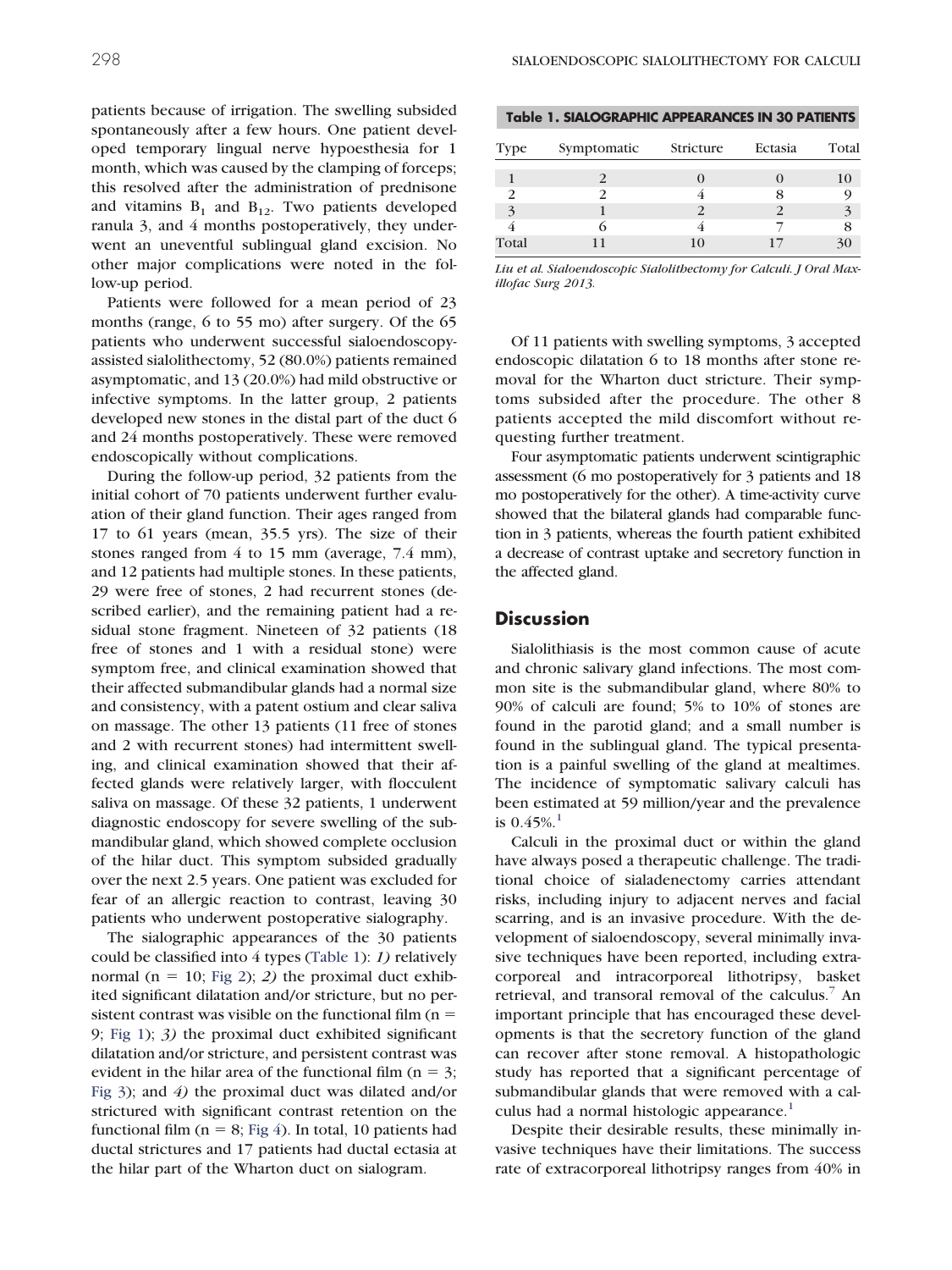

**FIGURE 2.** A 30-year-old woman with a stone in the left Wharton's duct. *A,* Lateral view of the gland shows a hilar stone (*arrow*). *B,* The filling film of the 7-month follow-up sialogram exhibits an approximately normal appearance of the ducts. *C,* No persistent contrast is opacified on the functional film.

<span id="page-4-0"></span>*Liu et al. Sialoendoscopic Sialolithectomy for Calculi. J Oral Maxillofac Surg 2013.*

the submandibular gland to 75% in the parotid glands, with poorer results in cases of large stones. Intraductal laser fragmentation and basket extraction of stones are possible in only 80% of cases. The remaining 20% fail because of large stones and stenotic ducts, which prevent retrieval even if these stones can be captured. $<sup>2</sup>$  $<sup>2</sup>$  $<sup>2</sup>$ </sup>

The technical details for the transoral removal of submandibular hilar calculi vary among investigators. In the approach described by Zenk et  $al$ ,<sup>[8](#page-6-6)</sup> the duct is







**FIGURE 3.** A 35-year-old man with a large hilar stone in the left Wharton's duct. *A,* Lateral film shows the hilar stone (*arrow*), which is approximately 1.5 cm. *B,* The filling film of the 18-month follow-up sialogram shows significant dilatation (*arrow*) at the hilar part of the duct. *C,* The emptying film shows mild retention of contrast (*arrow*) at the dilated part of the duct.

<span id="page-4-1"></span>*Liu et al. Sialoendoscopic Sialolithectomy for Calculi. J Oral Maxillofac Surg 2013.*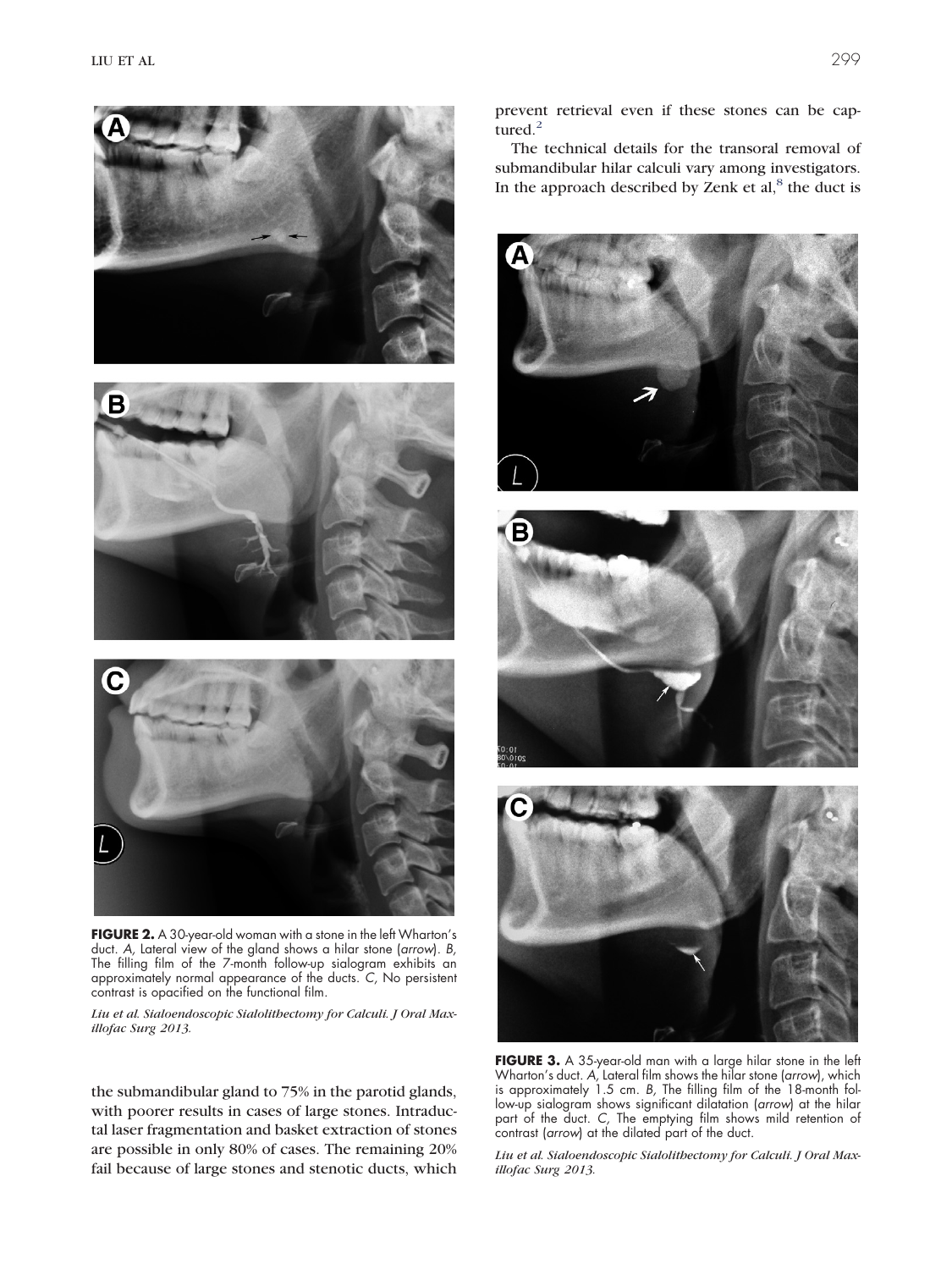

<span id="page-5-0"></span>the right Wharton's duct. *A,* Three-dimensional cone-beam computed tomographic image shows multiple stones (*arrow*) at the hilum and deeper branches of the duct. *B,* The filling film 9 months postoperatively shows mild dilatation at the hilum of the duct. *C,* The emptying film shows significant contrast retention.

*Liu et al. Sialoendoscopic Sialolithectomy for Calculi. J Oral Maxillofac Surg 2013.*

slit, opened lengthwise, and sutured to the floor of the mouth after release of the stone. In the approach described by McGurk et al, $4$  the duct is exposed, opened over the stone, and then resutured. In 2007, Nahlieli et al $<sup>6</sup>$  reported a ductal stretching technique</sup>

for the removal of submandibular hilar calculi under endoscopic guidance. In their approach, the duct was isolated up to the first molar and then stretched forward. After stone removal through a ductal incision above the stone, the distal 5 mm was excised and sutured to the orifice region. A sialo drain was inserted and sutured to the floor of the mouth to create a new orifice. In this approach, Nahlieli et al stressed that the endoscope served 2 functions: *1)* to pinpoint the exact location of the stone; and *2)* to explore the gland for additional stones and strictures after stone removal. The insertion of the sialo drain helped drain the saliva from the gland into the oral cavity and prevent future strictures. In the technique described by Marchal, $\delta$  the oral floor incision was guided by the location of the illuminated area and was usually approximately 2 cm in length. After the duct was identified, it was dissected from the lingual nerve. After stone removal, the posterior opening of the floor mucosa was sutured with a stent through the Wharton papilla. Marchal<sup>5</sup> emphasized that the minimal posterior incision of the oral mucosa and duct decreased the risk of further ductal stenosis and provided a more rapid recovery for the patient. The guidewire technique may be used to position the stent accurately in the distal part of the duct. The present technique was similar to that of Marchal. $5$  With the guidance of endoscopic lighting, the authors' experience showed that the lingual nerve did not need to be isolated from the genu of the duct, thus decreasing the risk of nerve injury except when the stone was located deep in the intraglandular duct tissues. Only 1 patient in the present series developed lingual nerve hypoesthesia, which resolved completely.

In the present series, the success rate of sialoendoscopy-assisted removal of the submandibular hilar calculi was 92.9%, which is similar to previously re-ported success rates.<sup>[1,4,5](#page-6-0)</sup> In the 5 cases that failed, the stones were found impacted in the main or branch ducts deep in the gland, and further attempts to remove them were considered hazardous to the lingual nerve and the parenchyma of the gland. These patients accepted the modest residual discomfort without requesting further treatment. Of the 65 successful cases, 2 patients developed ranula during the follow-up period. Because these 2 cases developed in the early phase of the authors' experience, they might be explained by the anteriorly extended incision injuring the sublingual gland. In the later cases, the intraoral incisions were more proximal and no further ranula occurred. Among the successful cases, 80% of patients remained asymptomatic, whereas 20% of patients had mild obstructive symptoms during the follow-up period. In what would be considered a poorprognosis group, the salivary gland was preserved in most patients.<sup>[9](#page-6-7)</sup>